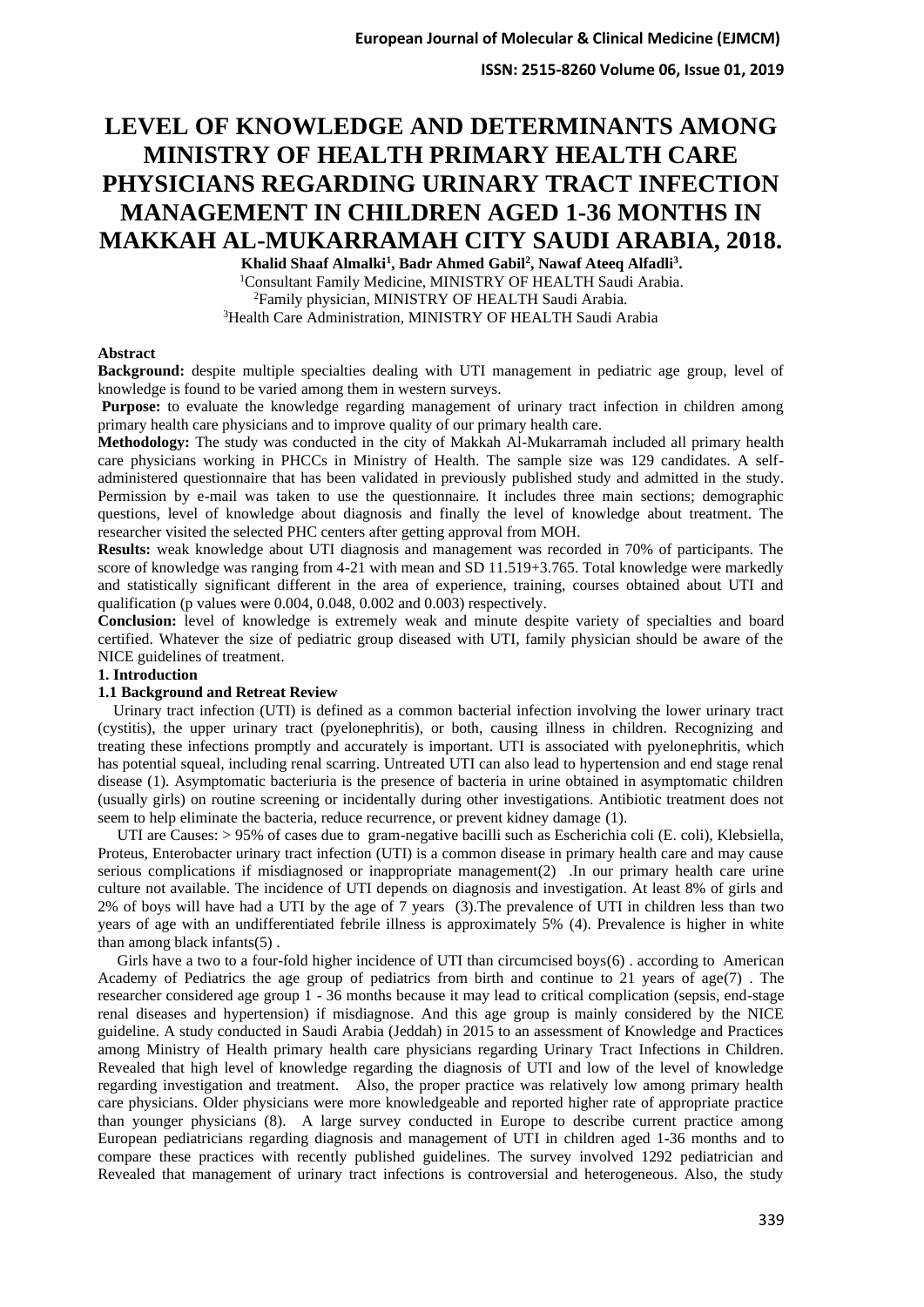### **ISSN: 2515-8260 Volume 06, Issue 01, 2019**

concluded that it is important to develop easy to remember guidelines and to improve the educational strategies regarding UTIs in children (9).

A study conducted In Sweden in 2013 to determine the level of Awareness of antibiotic resistance in UTI treatment: A study among primary care physicians in Primary care in Kornberg, Sweden. Revealed that there was a hierarchal scale of how general practitioner viewed resistance as an issue in UTI treatment (10).

Another study found in in the West of Ireland (County Mayo; total population 123,839 in 2006 Census). Published in January 2010 to determine a level of knowledge regarding the management of urinary tract infection in children among general practitioners in primary care and comparison with the NICE guidelines. Which revealed that a high level of clinical knowledge amongst general practitioners treating children with UTI in primary care. However, it also demonstrates high variation in practice about the detailed investigation and specialist referral (11).

 A study conducted in South Wales Published on 16 Feb 2011 to estimate the Prevalence of urinary tract infection in sequential acutely unwell children presenting in primary care. Revealed that can be obtained urine samples from young children in primary care. However, urine sampling should be based on strong evidence, applicable guidance for clinicians (12). Prospective observational cohort (2015) conducted study in primary care sites in urban and rural areas in England and Wales to determine Childhood urinary tract infection in primary care: a prospective observational study of prevalence, diagnosis, treatment, and recovery revealed that more than 50 % of children with UTI on culture were not prescribed prophylactics antibiotics at first presentation (13).

 A study conducted in England and Wales in 2016 to evaluate Improving the Diagnosis and Treatment of UTI in Children in Primary Care: Results from the DUTY Prospective Diagnostic Cohort Study. Revealed that a clinical rule depending on symptoms and signs is superior to clinician diagnosis and investigation t for noninvasive urine sampling (14).

#### **1.2 Rationale**

- According to NICE guideline in children aged 1 - 36 months regarding diagnosis and management of UTI, mismanagement of UTI may lead to serious complication like sepsis, hypertension and ESRD.

- The researcher was a pediatrician in Saudi board of pediatric. He was facing difficulty regarding management of multiple cases of UTI among patients in same age group that raised his concern to conduct the study.

- Up to the researcher knowledge, no similar studies were conducted in Makkah.

#### **1.3 AIM OF THE STUDY:**

 To evaluate the knowledge regarding management of urinary tract infection in children among primary health care physicians.

#### **1.4 OBJECTIVES:**

**1-**To estimate the Level of Knowledge Among Ministry of Health Primary Health Care Physicians Regarding Urinary Tract Infection management in Children Aged 1-36 Months in Makkah Al-Mukarramah City Saudi Arabia

2- To identify Determinants among Ministry of Health Care

Physicians Regarding Urinary Tract Infection management in the same population in Makkah Al-Mukarramah City Saudi Arabia.

#### **2. Methodology (Materials and Methods)**

#### **2.1 Study Design:**

Cross-sectional study.

#### **2.2 Study Area:**

The study was conducted in the city of Makkah Al-Mukarramah (the holy capital).Makkah Al-Mukrrumah is the holy city for all Muslims and is located in the western region as Makkah region. All health facilities under the control of General health affairs directorate in Makkah region. There are three major sectors of PHCCs inside makkah city limit which are (Al-zaher, Al-Adal and Al-Kakiah).

### **2.3 Study Population:**

All primary health care physicians working in PHCCs in Ministry of Health at three major sectors inside Makkah city limit.

#### **2.4 Inclusion criteria:**

- All PHC physicians who are work in PHCCs inside the three sectors in Makkah Al-Mukarramah during the period of study.

- Both males and females.
- All nationalities.
- All job descriptions (residents, specialist, and consultant).

### **2.5 Exclusion criteria:**

- PHC physicians on leave during the study period.
- PHC physicians who are assigned to work outside the three sectors in Makkah Al-Mukarramah during the study period.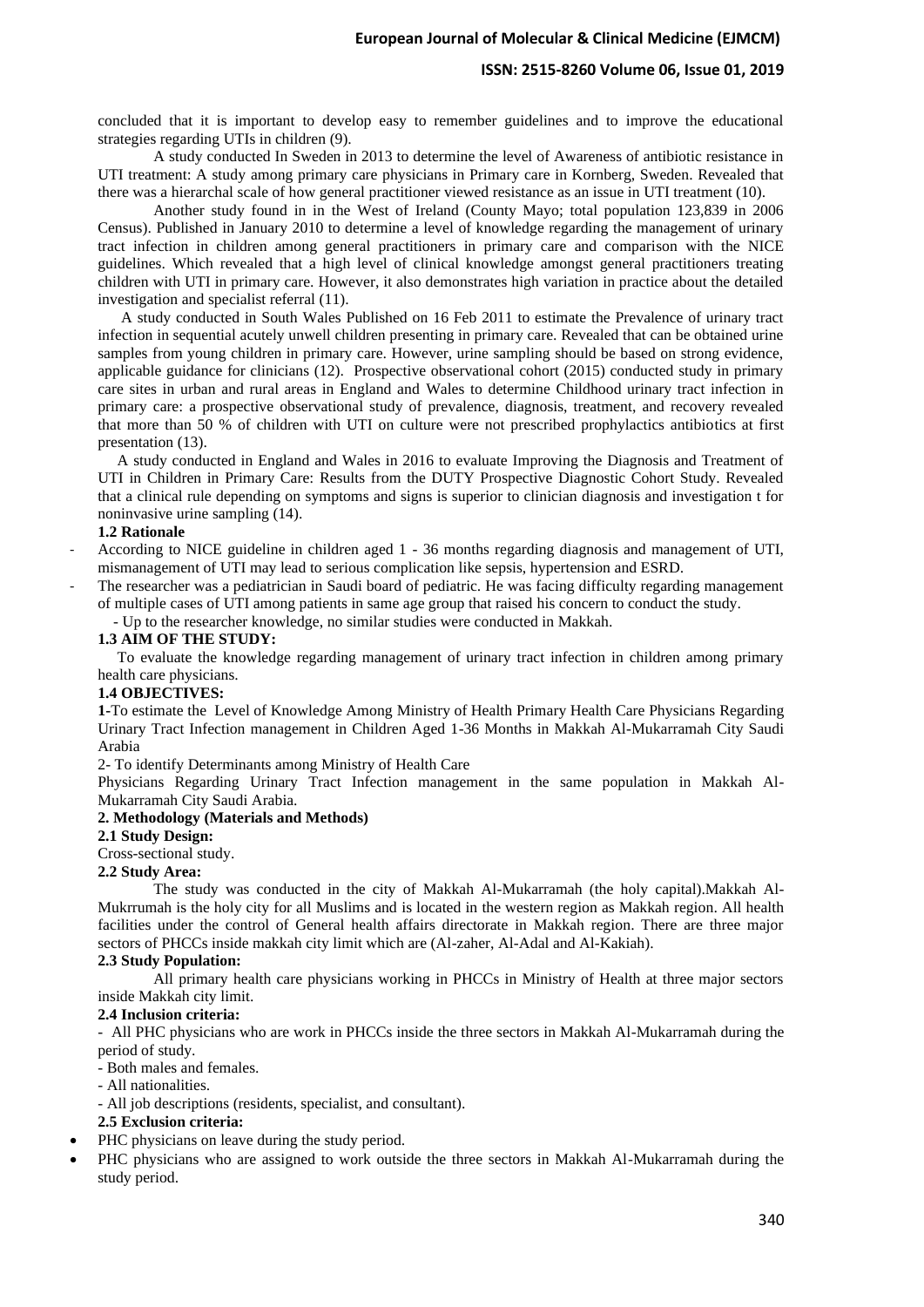# **ISSN: 2515-8260 Volume 06, Issue 01, 2019**

### **2.6 Sample size:**

The sample size was calculated by using RAOSOFT sample size calculator assuming a 95% confidence level, 5% sampling error and 50% probability of prevalence. The minimum calculated sample was 129.

### **2.7 Sampling technique:**

 The total number of the three sectors is 208 as provided by administration of PHCCs .Al-Kakiah contains 75 physicians, Al-Adel contains 61 physicians, Al-Zaher contain 72 physicians. Based on that Al–Kakiah sector resemble 36 % of total physicians, while Al- Adel resemble 29 %, AL – Zaher resemble 35 %. Afterword the sample size (129 physicians) was distributed over three sectors according to this percentage as such using random sampling technique was applied to select the desired number of the physician from each sectors.

### **2.8 Data collection tool:**

A self-administered questionnaire that has been validated in previously published study (8). Permission by e-mail was taken to use the questionnaire. It includes three main sections.

Demographics of the participants (age, gender, nationality, years of experience in PHC, work in the training center, courses, qualification and number of children seen in an average week during the last year as outpatients; questions to assess knowledge and practice regarding diagnosis, treatment and investigation of children UTI .Responses of the participants were assigned scores where right answers were assigned a score of "1" whereas wrong answers were assigned a score of "0". Total scores of knowledge and practice were computed for every participant and the percentage of right knowledge and correct practice were estimated and utilized for comparison between them.

### **2.9 Data Collection Technique:**

The researcher visited the selected PHC centers after getting approval from MOH. He got permission from directors of PHC centers and explained the purpose of the study to all physicians.

-The questionnaires was distributed to the physician by the researcher himself hand to hand for all physicians by the assistance of managers of PHC centers during their break of free time according to each physician in her or his clinic. After that, questionnaires were collected in the same way either immediately or after a period of time. With follow up through phone or e-mail to those who did not respond immediately.

# **2.10 Study variables:**

## **2.10 a .Dependent variable:**

Level of knowledge and determinants of the diagnosis and management of urinary tract infection

### **2.10 b .Independent variables:**

These include socio-demographic variables such as age, gender, nationality, education, experience, work in the training center, courses, qualification

### **2.11 Data entry and analysis:**

Computer programs with versions: (SPSS) statistical program for social sciences with a version should be specified (version 24)

### **2.12 Pilots study/pretesting:**

 A pilot study was conducted on 10% of target population one PHC center (Al-Eskan) to test the questionnaire's validity and timing required to answering and they were excluded from the main study.

### **2.13 Ethical approval**

Permission from the joint program of family medicine in Makkah was obtained.

-Permission from the research committee in Makkah was obtained.

-Permission from the Directorate of Health Affairs of Makkah was obtained.

-All information were kept confidential, and results was submitted to the department as feedback.

### **2.14 Relevance and expectation**

Level of knowledge about UTI management in pediatric age group is expected to be more than 80% in our sample

**2.15 Limitations:** No limitations

### **2.16 Budget:** Self-funded

### **RESULTS**

In our study, those below age of 30, from 30-40, from 40-50 and above 50 yes were found to be 29.5%, 51.9%, 10.9% and 7.8% respectively. The male gender constitutes 46.5%. Below 5 years' experience was found to be 43.4%. Training was established in 41.1% of study participants. About 40% of them have board in family medicine certificate and less than 50 children per week was 46.5%. Further information are illustrated in table 1 and figures 1-6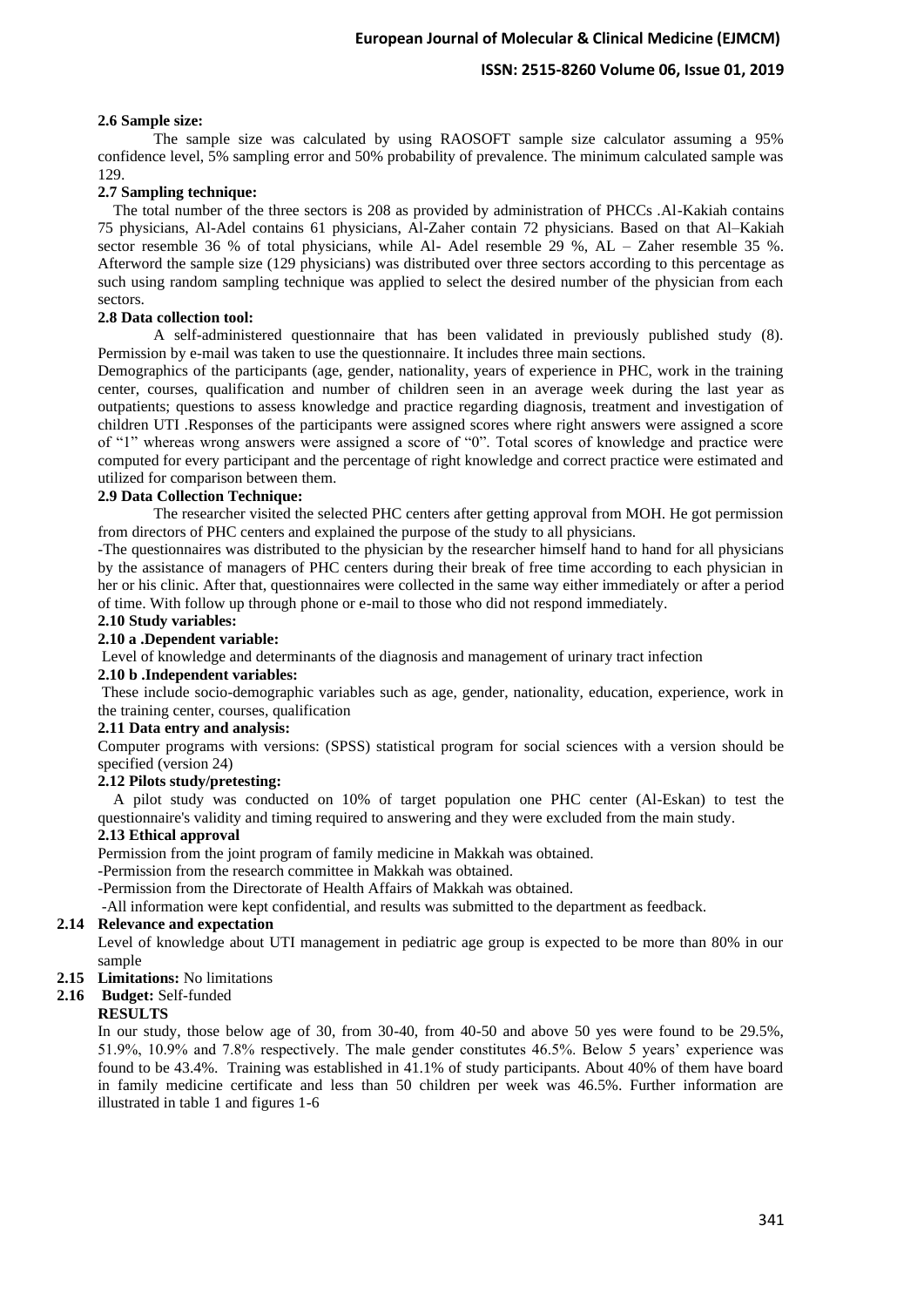# **ISSN: 2515-8260 Volume 06, Issue 01, 2019**

| $\frac{1}{2}$ 1: Descriptive statistics of our study variables.                   |  |
|-----------------------------------------------------------------------------------|--|
|                                                                                   |  |
|                                                                                   |  |
|                                                                                   |  |
| $\leq 30$                                                                         |  |
| $30 - 40$                                                                         |  |
| $40 - 50$                                                                         |  |
| >50                                                                               |  |
| ler                                                                               |  |
| Male                                                                              |  |
| <sup>7</sup> emale                                                                |  |
| riences                                                                           |  |
| <5 years                                                                          |  |
| $5-10$ years                                                                      |  |
| $0-15$ years                                                                      |  |
| $>15$ years                                                                       |  |
| iing                                                                              |  |
| Yes                                                                               |  |
| $\overline{N}$                                                                    |  |
| ses regarding UTI in children                                                     |  |
| Yes                                                                               |  |
| $\overline{\text{No}}$                                                            |  |
| ification                                                                         |  |
| Bachelor of medicine, bachelor of surgery                                         |  |
| Graduate Diploma in Family Medicine (GDFM)                                        |  |
| Board in family medicine                                                          |  |
| many children have you seen in an average week during the last year as<br>tients? |  |
| <50                                                                               |  |
| $50 - 100$                                                                        |  |
| >100                                                                              |  |

### **Knowledge about treatment**

It has been found that 62% of participants correctly answer the proposed age of UTI in children. Fever, hematuria and abdominal pain were chosen by 88.4%, 48.1% and 55.8% of participants respectively. About 40% of participants mentioned constipation as the right answer for predisposing factor for UTI. Agreement with circumcision as a protective measure to UTI was found in 72% of participants. Further details in table 2.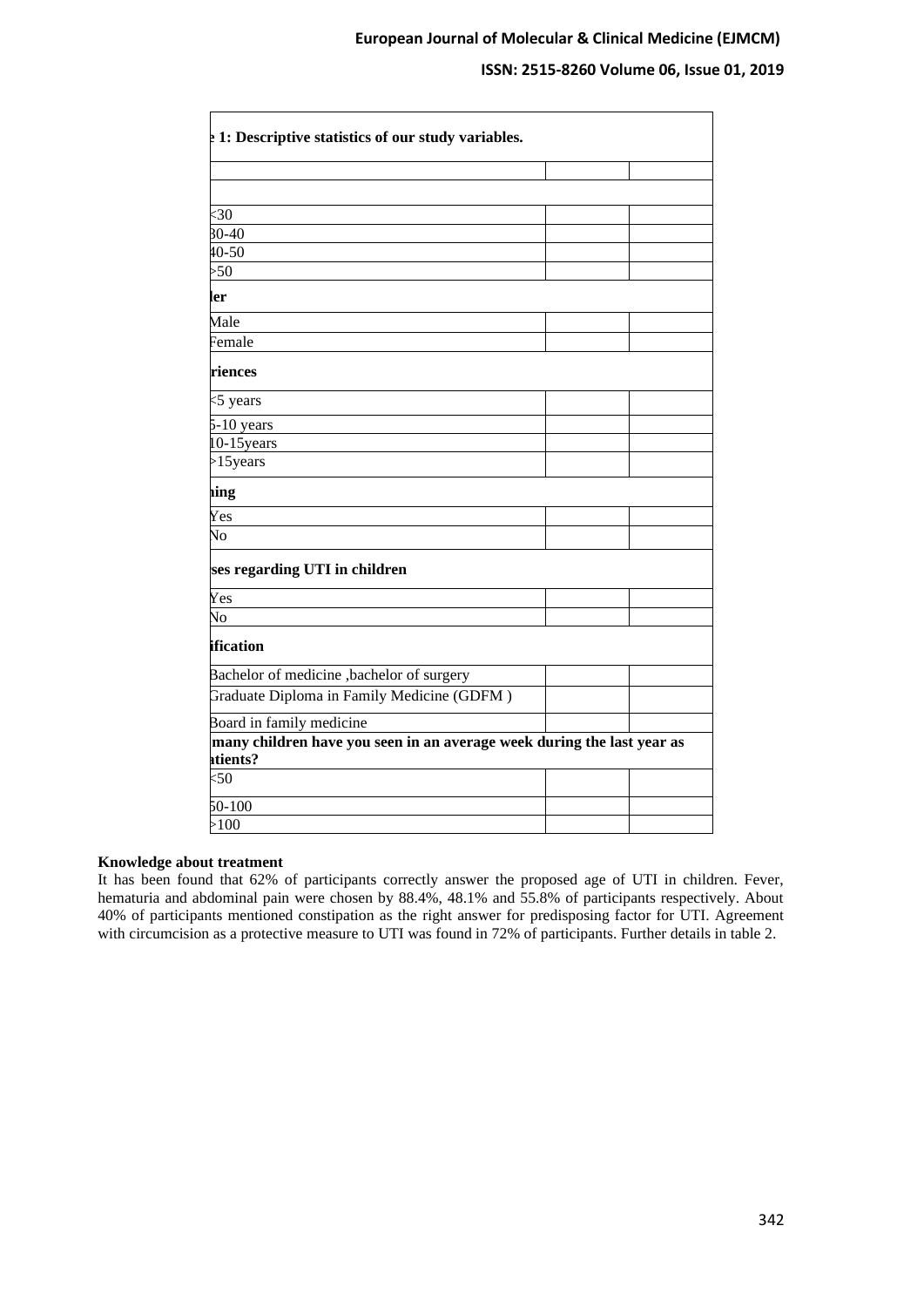# **ISSN: 2515-8260 Volume 06, Issue 01, 2019**

| 2: Knowledge about treatment questions.                                                                                         |  |
|---------------------------------------------------------------------------------------------------------------------------------|--|
|                                                                                                                                 |  |
| mportant to consider the diagnosis of UTI in the following group of children (1 month to 36 months<br>e) with unexplained fever |  |
| All children (correct answer)                                                                                                   |  |
| Children <1 year old                                                                                                            |  |
| Children <2 year old                                                                                                            |  |
| Children with daytime enuresis                                                                                                  |  |
| h symptoms and signs suggest urinary tract infection to you in a child (1 month to 36 months of                                 |  |
| Fever (correct answer)                                                                                                          |  |
| Hematuria (correct answer)                                                                                                      |  |
| Frequency (correct answer)                                                                                                      |  |
| Dysuria (correct answer)                                                                                                        |  |
| Abdominal pain (correct answer)                                                                                                 |  |
| Urgency (correct answer)                                                                                                        |  |
| Cloudy urine (correct answer)                                                                                                   |  |
| Vomiting (correct answer)                                                                                                       |  |
| sposing factors for UTI in children (1 month to 36 months of age) include                                                       |  |
| Constipation (correct answer)                                                                                                   |  |
| Family history of vesicoureteric reflux or renal disease (correct<br>er)                                                        |  |
| Bath                                                                                                                            |  |
| Wiping (Cleaning/washing) from back to front                                                                                    |  |
| mcised boys (1 month to 36 months of age) have a threefold decreased risk of UTI                                                |  |
| agree (correct answer)                                                                                                          |  |
| do not agree                                                                                                                    |  |
| do not know                                                                                                                     |  |

### **Knowledge about Investigation**

As regard investigations, table 3 showed that 21.7% of participants choose infants as eligible age group to do US of bladder. Renal and bladder US was recommended as "do not mind with" in 24.8% of participants. Cystography was recommended by 10.1% of participants in infant age group only. Antibiotics were recommended for vesicoureteral reflux by 11.6%.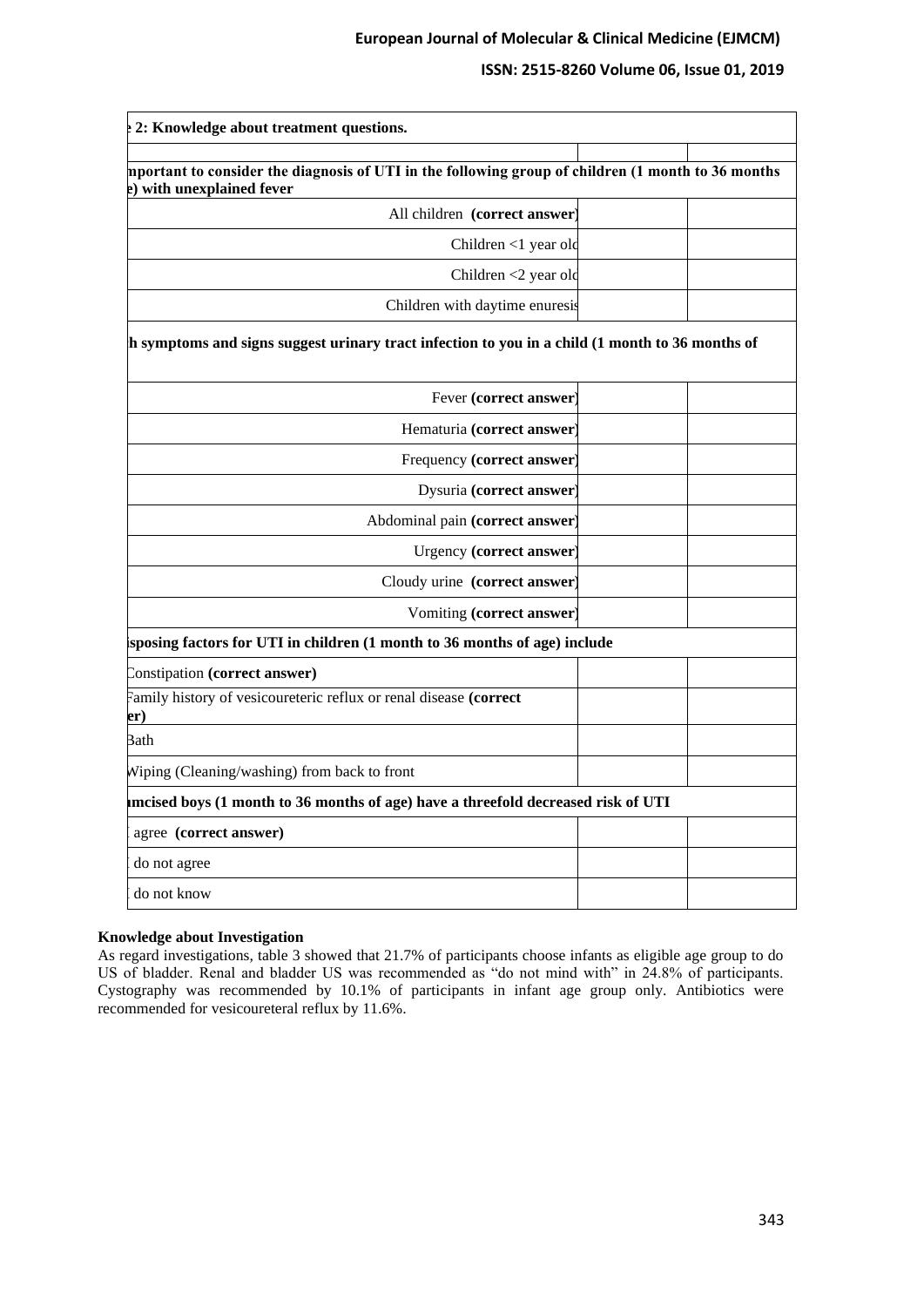# **ISSN: 2515-8260 Volume 06, Issue 01, 2019**

| 3: Knowledge and awareness of UTI proper investigations in our study.<br>wing a febrile UTI of a child (1 month to 36 months of age), renal and bladder ultrasound should be performed in<br>$ts$ (Children <12 months)<br>$ren < 2$ years (correct answer)<br>hildren 1-36 months<br>rasound is recommended for a child (1 month to 36 months of age) with confirmed diagnosis of UTI, you will order<br>g the first 2 days of treatment<br>completion of treatment<br>ot mind when (correct answer)<br>pgraphy is recommended for the following age group of children with confirmed diagnosis of UTI.<br>ts (Children <12 months) with febrile UTI<br>ren <2 years with febrile UTI<br>hildren with UTI (febrile or not)<br>ren with abnormalities revealed in the ultrasound (correct answer)<br>mmend antibiotic prophylaxis in the following children (1 month to 36 months of age) with Vesicoureteral reflux<br>hildren with any grade of VUR<br>hildren with grade IV and V of VUR<br>hildren with grade III to V of VUR(correct answer)<br>ot prescribe antibiotic prophylaxis for any grade of VUR<br>ot know |  |  |
|--------------------------------------------------------------------------------------------------------------------------------------------------------------------------------------------------------------------------------------------------------------------------------------------------------------------------------------------------------------------------------------------------------------------------------------------------------------------------------------------------------------------------------------------------------------------------------------------------------------------------------------------------------------------------------------------------------------------------------------------------------------------------------------------------------------------------------------------------------------------------------------------------------------------------------------------------------------------------------------------------------------------------------------------------------------------------------------------------------------------------|--|--|
|                                                                                                                                                                                                                                                                                                                                                                                                                                                                                                                                                                                                                                                                                                                                                                                                                                                                                                                                                                                                                                                                                                                          |  |  |
|                                                                                                                                                                                                                                                                                                                                                                                                                                                                                                                                                                                                                                                                                                                                                                                                                                                                                                                                                                                                                                                                                                                          |  |  |
|                                                                                                                                                                                                                                                                                                                                                                                                                                                                                                                                                                                                                                                                                                                                                                                                                                                                                                                                                                                                                                                                                                                          |  |  |
|                                                                                                                                                                                                                                                                                                                                                                                                                                                                                                                                                                                                                                                                                                                                                                                                                                                                                                                                                                                                                                                                                                                          |  |  |
|                                                                                                                                                                                                                                                                                                                                                                                                                                                                                                                                                                                                                                                                                                                                                                                                                                                                                                                                                                                                                                                                                                                          |  |  |
|                                                                                                                                                                                                                                                                                                                                                                                                                                                                                                                                                                                                                                                                                                                                                                                                                                                                                                                                                                                                                                                                                                                          |  |  |
|                                                                                                                                                                                                                                                                                                                                                                                                                                                                                                                                                                                                                                                                                                                                                                                                                                                                                                                                                                                                                                                                                                                          |  |  |
|                                                                                                                                                                                                                                                                                                                                                                                                                                                                                                                                                                                                                                                                                                                                                                                                                                                                                                                                                                                                                                                                                                                          |  |  |
|                                                                                                                                                                                                                                                                                                                                                                                                                                                                                                                                                                                                                                                                                                                                                                                                                                                                                                                                                                                                                                                                                                                          |  |  |
|                                                                                                                                                                                                                                                                                                                                                                                                                                                                                                                                                                                                                                                                                                                                                                                                                                                                                                                                                                                                                                                                                                                          |  |  |
|                                                                                                                                                                                                                                                                                                                                                                                                                                                                                                                                                                                                                                                                                                                                                                                                                                                                                                                                                                                                                                                                                                                          |  |  |
|                                                                                                                                                                                                                                                                                                                                                                                                                                                                                                                                                                                                                                                                                                                                                                                                                                                                                                                                                                                                                                                                                                                          |  |  |
|                                                                                                                                                                                                                                                                                                                                                                                                                                                                                                                                                                                                                                                                                                                                                                                                                                                                                                                                                                                                                                                                                                                          |  |  |
|                                                                                                                                                                                                                                                                                                                                                                                                                                                                                                                                                                                                                                                                                                                                                                                                                                                                                                                                                                                                                                                                                                                          |  |  |
|                                                                                                                                                                                                                                                                                                                                                                                                                                                                                                                                                                                                                                                                                                                                                                                                                                                                                                                                                                                                                                                                                                                          |  |  |
|                                                                                                                                                                                                                                                                                                                                                                                                                                                                                                                                                                                                                                                                                                                                                                                                                                                                                                                                                                                                                                                                                                                          |  |  |
|                                                                                                                                                                                                                                                                                                                                                                                                                                                                                                                                                                                                                                                                                                                                                                                                                                                                                                                                                                                                                                                                                                                          |  |  |
|                                                                                                                                                                                                                                                                                                                                                                                                                                                                                                                                                                                                                                                                                                                                                                                                                                                                                                                                                                                                                                                                                                                          |  |  |
|                                                                                                                                                                                                                                                                                                                                                                                                                                                                                                                                                                                                                                                                                                                                                                                                                                                                                                                                                                                                                                                                                                                          |  |  |
|                                                                                                                                                                                                                                                                                                                                                                                                                                                                                                                                                                                                                                                                                                                                                                                                                                                                                                                                                                                                                                                                                                                          |  |  |
|                                                                                                                                                                                                                                                                                                                                                                                                                                                                                                                                                                                                                                                                                                                                                                                                                                                                                                                                                                                                                                                                                                                          |  |  |

In table 4, catheter was the right answer for collecting samples and was chosen by 11.6% of participants. Suprapubic catheterization was done by participants rarely (17.8%). Urine dipstick was performed by 58.1% of our participants and chose either WBC or nitrates as markers of inflammation (55.8%, 47.3%) respectively.

E

|                                                                                                                                                                         | N      | $\frac{0}{0}$ |
|-------------------------------------------------------------------------------------------------------------------------------------------------------------------------|--------|---------------|
| Which is the method that you routinely use to collect urine from an infant <3 months old.                                                                               |        |               |
| Catheter (correct answer)                                                                                                                                               | 15     | 11.6          |
| Suprapubic aspiration                                                                                                                                                   | 32     | 24.8          |
| Clean catch                                                                                                                                                             | 24     | 18.6          |
| Bag                                                                                                                                                                     | 52     | 40.3          |
| Other                                                                                                                                                                   | 5      | 3.9           |
| How often do you perform suprapubic aspiration in an infant < 3 months with suspected UTI                                                                               |        |               |
| Always                                                                                                                                                                  | $\tau$ | 5.4           |
| Sometimes                                                                                                                                                               | 21     | 16.3          |
| Rarely (correct answer)                                                                                                                                                 | 23     | 17.8          |
| Never                                                                                                                                                                   | 78     | 60.5          |
| When there is a need to collect urine sample from a child 4 -36 months of age (who does not yet control his/her urine),<br>what will be your preferred diagnostic step? |        |               |
| Advise the parent to collect urine by bag                                                                                                                               | 46     | 35.7          |
| Advise the parent to collect urine by clean catch                                                                                                                       | 20     | 15.5          |
| Ask a nurse / assistant at your practice to collect urine by bag or you do it yourself                                                                                  | 35     | 27.1          |
| $C_2$ lla<br>at naing her gatha taujanting                                                                                                                              | 22     | 170           |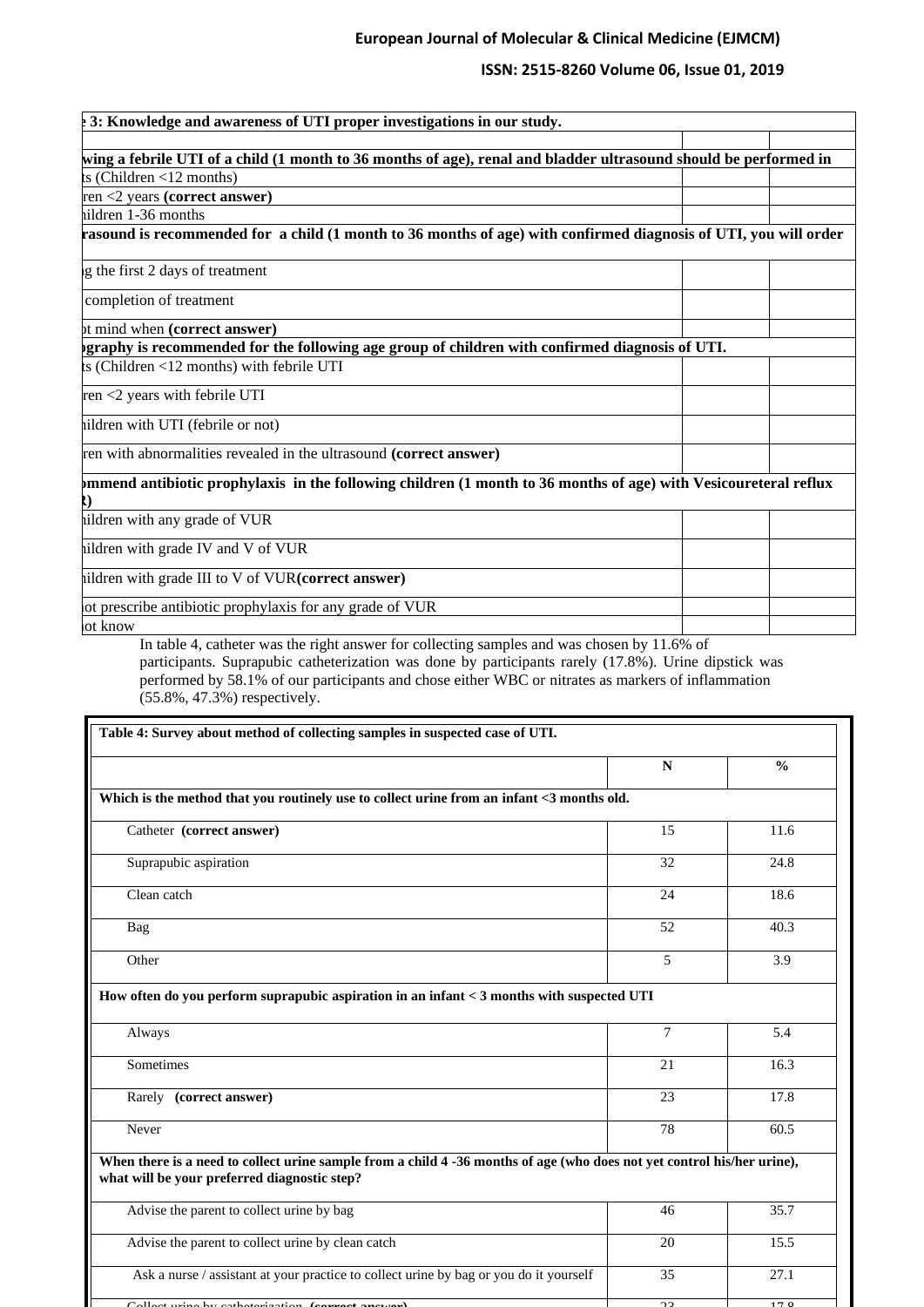# **ISSN: 2515-8260 Volume 06, Issue 01, 2019**

Less than 25% of participants choose the right antibiotics to start with. Equality of oral and parenteral route efficacy was chosen by 52.7% of candidates. Antibiotic course (3-5) days was the correct answer as regard antibiotics course with or without fever and was chosen by 36.4% and 25.6% of participants for 10 days respectively as shown in table 5.

| $\frac{1}{2}$ 5: Knowledge of treatment survey.                                                                                                       |  |
|-------------------------------------------------------------------------------------------------------------------------------------------------------|--|
|                                                                                                                                                       |  |
| $\ln$ is your first choice antibiotic when treating a child (1 month to 36 months of age) for UTI<br>e culture and sensitivity results are available? |  |
| Cefixime (correct answer)                                                                                                                             |  |
| Cephalexin                                                                                                                                            |  |
| Second generation cephalosporin                                                                                                                       |  |
| Amoxicillin                                                                                                                                           |  |
| Amoxicillin - clavulanic acid                                                                                                                         |  |
| Ciprofloxacin                                                                                                                                         |  |
| Cotrimoxazole                                                                                                                                         |  |
| <b>Dther</b>                                                                                                                                          |  |
| or parenteral antibiotic treatment is equally efficacious for children 2 months to 36 months of                                                       |  |
| agree (correct answer)                                                                                                                                |  |
| do not agree                                                                                                                                          |  |
| do not know                                                                                                                                           |  |
| low many days do you treat a child (1 month to 36 months of age) with afebrile UTI                                                                    |  |
| -3 days                                                                                                                                               |  |
| 3-5 days (correct answer)                                                                                                                             |  |
| 7 days                                                                                                                                                |  |
| 0 days                                                                                                                                                |  |
| 4 days                                                                                                                                                |  |
| low many days do you treat a child (1 month to 36 months of age) with febrile UTI                                                                     |  |
| -3 days                                                                                                                                               |  |
| $3-5$ days                                                                                                                                            |  |
| days                                                                                                                                                  |  |
| 0 days (correct answer)                                                                                                                               |  |
| 4 days                                                                                                                                                |  |

The correct answer of starting antibiotics without waiting urinalysis and cultures was chosen by 7% of participants. However, only 11.6% of them chose the right answer of prescribing an imaging test for febrile UTI for a child as shown in table 6.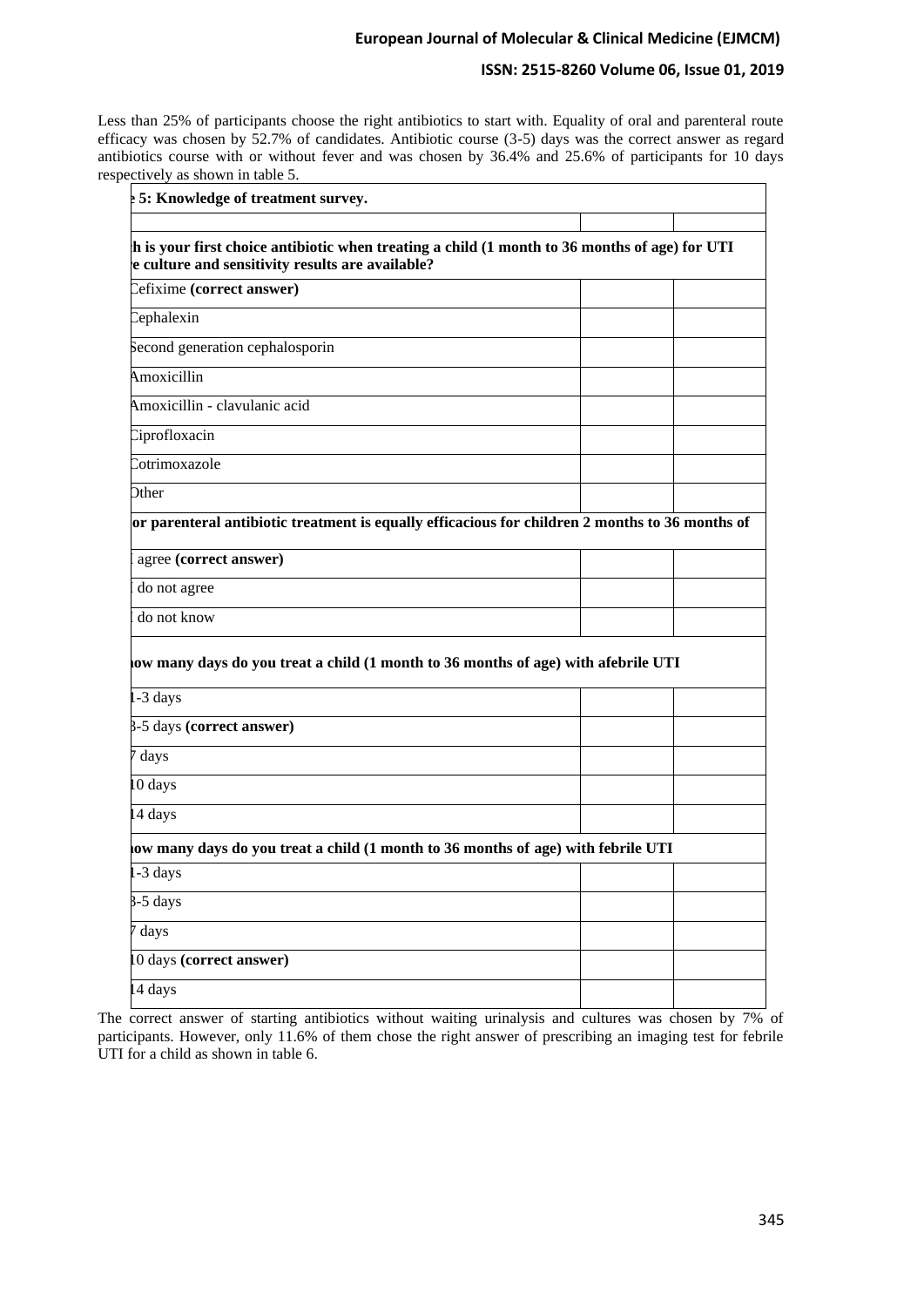# **ISSN: 2515-8260 Volume 06, Issue 01, 2019**

| $\frac{1}{2}$ 6: Survey about role of urinalysis and imaging test in suspected cases of UTI.                        |  |
|---------------------------------------------------------------------------------------------------------------------|--|
|                                                                                                                     |  |
| weekend (no way to ask for urine culture) and you have a child (1 month to 36 months of age) with suspected UTI and |  |
| what would you do?                                                                                                  |  |
| antibiotics immediately with no urine culture                                                                       |  |
| antibiotics after collecting urine to be stored in the fridge and sent on Monday for culture                        |  |
| till Monday to ask for urine culture and then start antibiotics (correct answer)                                    |  |
| is your practice concerning the imaging tests for a child (1 month to 36 months of age) following a febrile UTI?    |  |
| onally prescribe the investigation                                                                                  |  |
| onally do an ultrasound and prescribe further investigations if needed (correct answer)                             |  |
| r the child                                                                                                         |  |

Interestingly, weak knowledge about UTI diagnosis and management was recorded in 70.5% of participants. The score of knowledge was ranging from 4-21 with mean and SD 3.765 as shown in table 7 and figure 7.



### **Statistical relationship between knowledge and study variables**

In table 8, multiple variables were tested against Figure 1: Bar chart of knowledge partitions in diagnosis, investigations and

total knowledge and score plotted. Student t-test or ANOVA tests were used appropriately. It has been found that total knowledge were markedly and statistically significant different in the area of experience, training, courses obtained about UTI and qualification (p values were 0.004, 0.048, 0.002 and 0.003) respectively as highlighted in figure 8. All other variables were found to be not significant (Age, Gender, Nationality and How many children have you seen in an average week during the last year as outpatients?) where P-values equal (0.213, 0.858, 0.086 and 0.094) respectively.

|               |       | Table 8: Statistical relationship between total knowledge and study vari |                   |    |
|---------------|-------|--------------------------------------------------------------------------|-------------------|----|
|               |       | Knowle                                                                   | <b>ANOVA or T</b> |    |
|               | Varia |                                                                          | test              | Р- |
|               |       |                                                                          |                   |    |
|               |       |                                                                          |                   |    |
|               |       |                                                                          |                   |    |
|               |       |                                                                          |                   |    |
|               |       |                                                                          |                   |    |
|               | F     |                                                                          |                   |    |
| <b>Nation</b> |       |                                                                          |                   |    |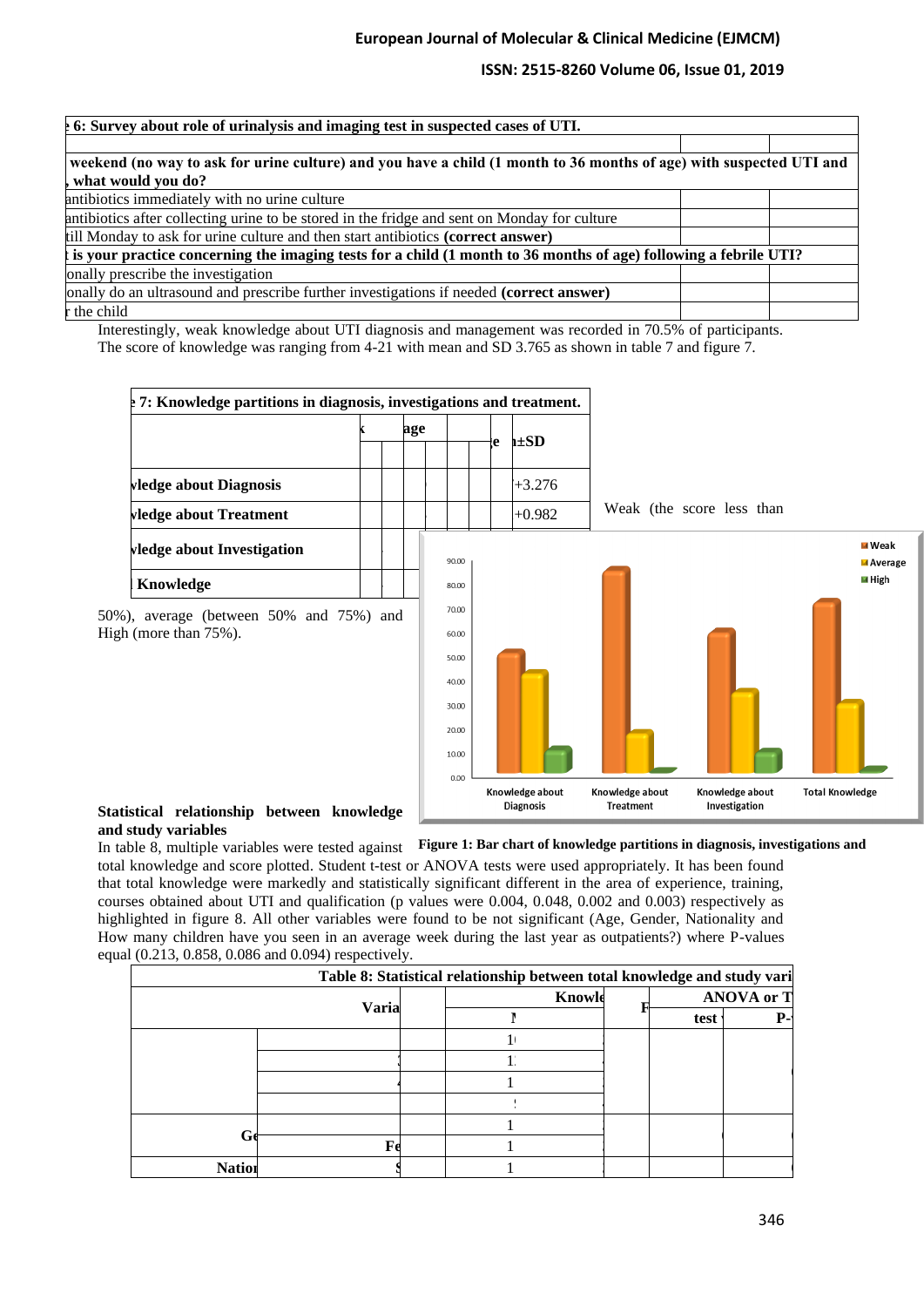# **ISSN: 2515-8260 Volume 06, Issue 01, 2019**

|                                           | Non-S                                               | 1 <sub>1</sub> |                |
|-------------------------------------------|-----------------------------------------------------|----------------|----------------|
|                                           | $<$ 5                                               | 1 <sub>1</sub> |                |
|                                           | $5 - 10$                                            | 1'             |                |
| <b>Experi</b>                             | $10 - 15$                                           | $1^{\circ}$    | $\theta$       |
|                                           | $>15$                                               | $\mathbf{1}$   |                |
|                                           |                                                     | 1'             | $\theta$       |
| Tra                                       |                                                     | 1 <sub>1</sub> |                |
| Courses regal                             |                                                     | 1 <sup>′</sup> | $\overline{0}$ |
| UTI in chil                               |                                                     |                |                |
| Qualific                                  | <b>Bachelor</b> of med<br>,bachelor of su           | 1 <sub>1</sub> |                |
|                                           | <b>Graduate Diplor</b><br><b>Family Med</b><br>(GD) | 1 <sup>′</sup> | $\theta$       |
|                                           | <b>Board</b> in fa<br>med                           | 1'             |                |
| How many chi                              |                                                     | 1 <sub>1</sub> |                |
| have you seen                             | 5 <sub>0</sub>                                      | 1'             |                |
| average week di<br>the last ye<br>outpati |                                                     |                |                |

t: test value for T-test, f: test value for ANOVA



**Figure 2: Bar chart of courses in children with UTI.**

### **4.DISCUSSION**

The most striking phenomena in our study is that there was heavy weakness in knowledge in guidelines of UTI management among responsible participants. Even consultation of less than 50 children per week is ominous finding. This study showed clear deviation from guidelines and practicing UTI management depending on no or less knowledge about international guidelines. It has been shown that childhood UTI's are often not recognized by general practitioners (15). Under-diagnosis of UTI in children is thought to be responsible for a significant number of patients developing end-stage renal failure as a consequence of acquired renal scarring (1, 3, 14). In the past, children with a confirmed UTI were thoroughly investigated so that any underlying predisposing cause was established. The new NICE guidelines place much less emphasis on advanced investigation. Their main thrust is to ensure that all children with UTI are correctly diagnosed and appropriately treated. The guidelines suggest this approach may be more effective in preventing acquired renal scarring.

As regard diagnosis of UTI. Participants failed to answer correct questions about epidemiology, symptomatology and risk factors of UTI. Several studies have reported on symptoms and signs in children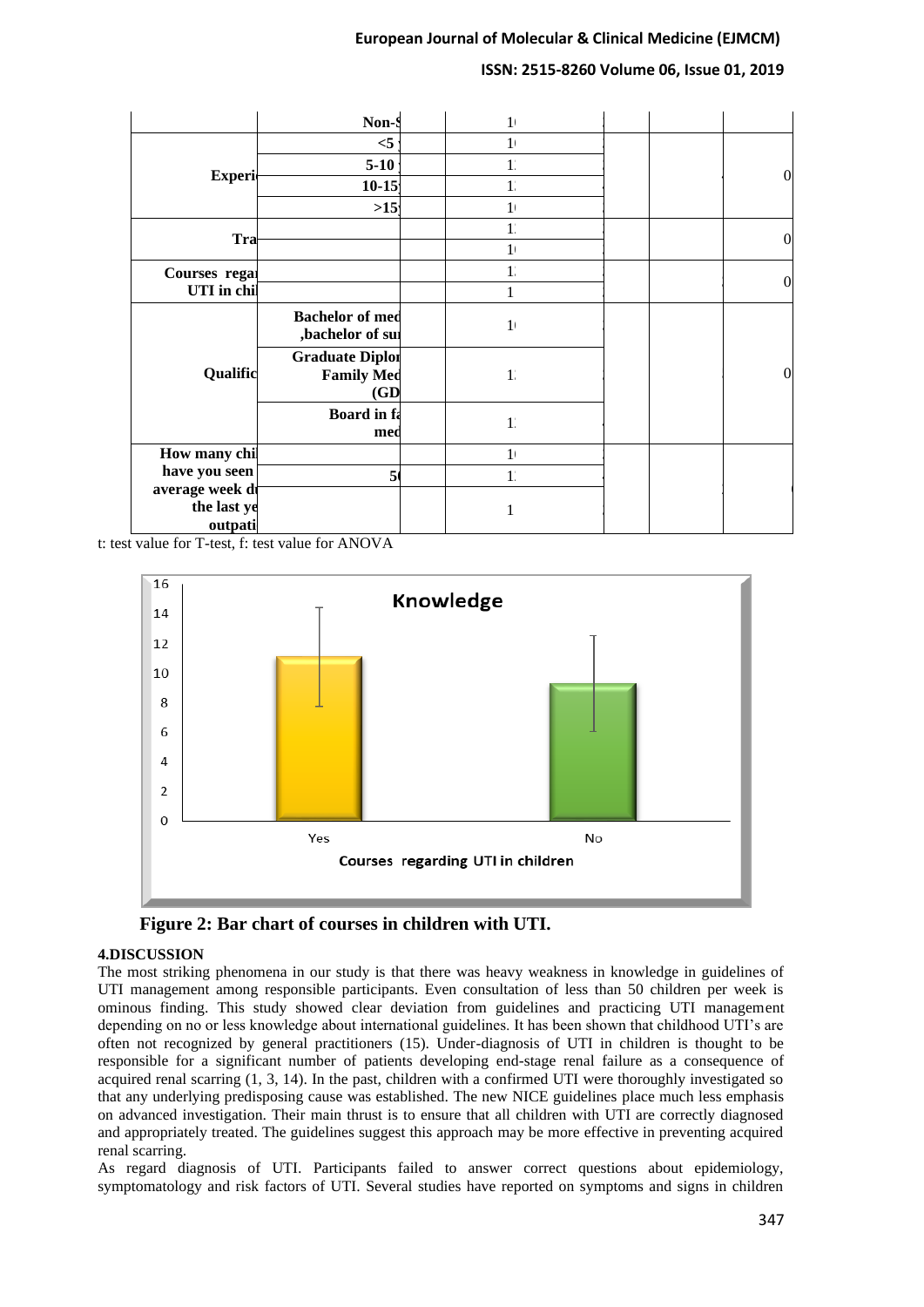### **ISSN: 2515-8260 Volume 06, Issue 01, 2019**

presenting with UTI to a hospital setting (13-15). Two studies have looked specifically at children presenting to a general practice (11, 12). In Al-Gabasani study at 2015 (8), there was discrepancy between knowledge of the primary health care physicians regarding diagnosis of UTI in children from one side and their knowledge regarding treatment as well as their practice from the other side. In a preverbal child, fever is consistently the most common symptom. Verbal children, like adults, most commonly present with dysuria and frequency. Other common symptoms include abdominal pain, loin tenderness, vomiting and poor feeding. The majority of doctors in this study misidentified the appropriate common symptoms and signs. The NICE guideline places an emphasis on recording the presence of risk factors for UTI and serious underlying pathology. In this study, when doctors were given a list of potential risk factors, they were not able to accurately identify the relevant risk factors for UTI. This demonstrates a high level of mal-diagnosis amongst doctors of the relevant risk factors for UTI and underlying pathology. When compared with existing similar literature, doctors in this study demonstrated an inferior knowledge of predisposing factors for UTI (16). Similar findings were obtained from Al-Gabasani study (8) as it has been reported that UTI in children is often not well recognized by general practitioners and this leads to under-diagnosis which thought to be responsible for a significant number of children developing end-stage renal failure.

 As regard investigations necessary to diagnose UTI, participants failed to appoint the proper investigation tools. Correct answers were not passing 50% of them. This was disappointing greatly and should be reflected in recommendations. Collection of an appropriate urine sample is an important component of the accurate diagnosis of urinary tract infection in children. It remains a challenging process, especially in children who are not toilet trained.

 Jadresic et al showed that the more general practitioners send urine samples from children, the higher the diagnostic rate in that practice and this was deviated from our finding (17). The NICE guideline suggests that general practitioners advise parents to collect a clean catch sample where possible. This recommendation is mainly based on a systematic review which identified five studies that compared the diagnostic accuracy of clean catch urine samples with that of urine samples obtained by supra-pubic aspirate (SPA) (18). In general, the diagnostic accuracy of the clean catch samples was comparable to that of the SPA samples. The NICE guideline reports insufficient evidence to recommend a preference for the use of pads or bags. It is noted, however, that pads are considerably less expensive, and, based on cost considerations, their use is recommended in the guideline. It has been shown also that parents find pads easier to use and more convenient than urine collection bags (19).

Less than 60% of participants chose urine dipstick as marker for diagnosis in patients with UTI. In Al-Gabasani study (8), the majority of the physicians reported that they use a urinary dipstick, if they suspect urinary tract infection in children aged less than 36 months. There is a considerable risk of missing a proportion of cases of acute UTI in infants and children younger than three years when using dipstick testing, as frequent bladder emptying leads to a lack of urinary nitrite (20). The NICE guidelines recommend the use of dipstick testing only in the case of children over the age of three years. The diagnostic accuracy of leukocyte esterase and nitrite dipsticks is much lower in younger children (19).

 It is most interesting that 81% of doctors in this study indicated that they would use a urinary dipstick to help diagnose a UTI in two-year-old children. This may represent a situation where it is not feasible to give practical effect to evidence based guidelines, because there is no other test for UTI that provides immediate results unless doctors can carry out or access microscopy. This is acknowledged in the guidelines, with a suggestion that a urinary dipstick could be used for a relatively well child under the age of three years, with non-specific symptoms, provided the test is backed up by non-urgent microscopy (13, 19).

This study demonstrates a clear variation in practice, amongst doctors working in primary care, with regard to investigation and specialist referral of children with UTI. In general the NICE guidelines recommend against detailed investigation and specialist referral of children with their first diagnosis of UTI, who respond well to treatment within 48 hours and have no atypical features. According to NICE, gender is no longer a major factor

in influencing the decision to refer or investigate children with UTI. (14)

Suprapubic catheterization was done 'always' and 'sometimes' by 20% of participants While in Al-Gabasani study  $(8)$ , 40% of the physicians reported that they perform supra-pubic aspiration in an infant  $\lt$  3 months with suspected UTI rarely whereas 71% routinely used catheter to collect urine from an infant <3 months old. Its choice was more than 'rarely' choice. Suprapubic catheterization should be reserved for selected cases only.

 Despite the high percentage of participants who responded correctly to the type of antibiotics, about 48% of them chose the wrong route to administer them. In this study, co-amoxiclav was the antibiotic not commonly prescribed, by our participants for the 'blind' treatment of UTI in children. This is consistent with the results of a large Dutch family practice cohort study (21). In our study, Amoxicillin - clavulanic acid was the most common antibiotic recorded (30%), while in Al-Gabasani (2015), Cefixime was the first choice antibiotic mentioned by almost one-quarter of the physicians. Three randomized control trials which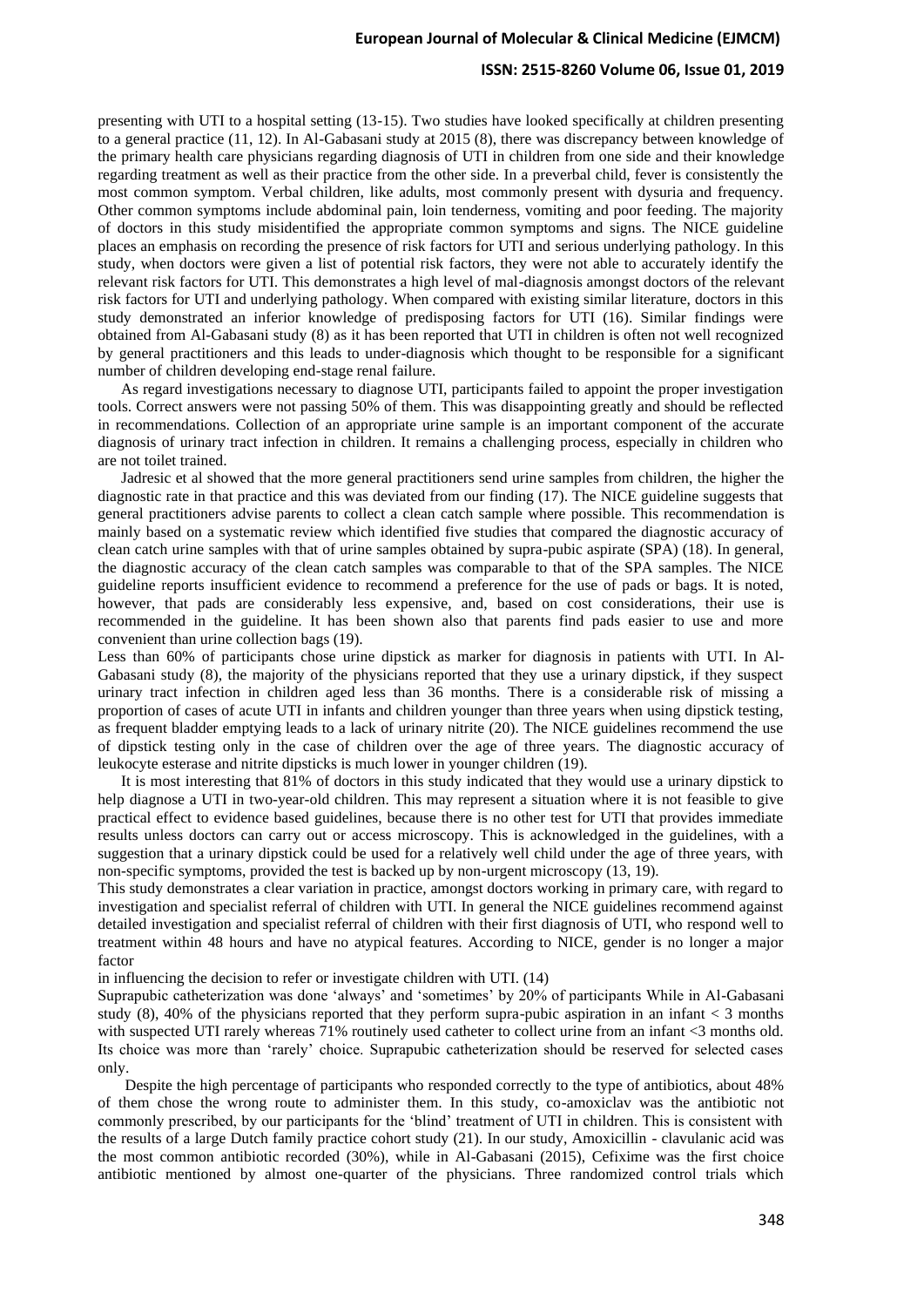### **ISSN: 2515-8260 Volume 06, Issue 01, 2019**

compared the effectiveness of different oral antibiotics in lower UTI in children reported no significant difference between treatments (22-24). NICE do not recommend a specific antibiotic for 'blind' treatment, but instead suggest that the choice should be based upon locally developed multidisciplinary guidance. It is suggested that an antibiotic with low resistance patterns, such as a cephalosporin or co-amoxiclav, should be used when treating an upper urinary tract infection with oral antibiotics. It is also suggested that trimethoprim, nitrofurantoin, cephalosporin or amoxicillin may be suitable for the treatment of lower urinary tract infection (cystitis) (14, 21).

 Even the period of time was variable among participants for a lower UTI in a six-year-old child as shown above. In Al-Gabasani study (8), about two-thirds of the physicians reported that they treated a child aged between one and 36 months with febrile UTI with antibiotics for 10 days whereas only 12% treated those with afebrile UTI for 3-5 days. A Cochrane review which included 10 randomized control trials comparing short (2-4 days) with standard (7-14 days) duration of oral antibiotic is quoted in the NICE guideline. There was no significant difference between the two groups to justify the longer duration of therapy (25). NICE clearly recommends treatment with oral antibiotics for three days for children aged over three months with lower UTI. It also recommends that parents and carers should be advised to bring the child back to the general practitioner for reassessment if the child is still unwell after 24-48 hours (25). The clear explanation of this phenomena is that absent of courses about UTI management is strongly associated with level of knowledge gained. The wide variation in the practice of general practitioners reported in this study is in keeping with the findings of similar studies in other countries (21, 26).

### **5 CONCLUSION**

Level of knowledge is between weak and average despite varity of specialities and board certified. Whatever the size of pediatric group diseased with UTI, family physician should be aware of the NICE last updated guideline of treatment.

#### **6 RECOMMENDATIONS**

- 1. Establishement of courses for treatment of UTI in pediatric age group for Primary Health Care's physicians.
- 2. Annual audit about level of knowledge in pediatric specific diseases

# **7 REFERENCES**

- 1. Fitzgerald A, Mori R, Lakhanpaul M. Interventions for covert bacteriuria in children. Cochrane Database of Systematic Reviews. 2008.
- 2. American N, Renal P, Studies C. Collaborative Studies NAPRTCS 2007 Annual Report. 2007;
- 3. Hellström a, Hanson E, Hansson S, Hjälmås K, Jodal U. Association between urinary symptoms at 7 years old and previous urinary tract infection. Arch Dis Child.
- 4. MH G, KN S. Clinical decision rule to identify febrile young girls at risk for urinary tract infection. Arch Pediatr Adolesc Med [Internet]. 2000 Apr 1;154(4):386–90. Available from: http://dx.doi.org/10.1001/archpedi.154.4.386
- 5. Shaikh N, Morone NE, Bost JE, Farrell MH. Prevalence of urinary tract infection in childhood: a metaanalysis. Pediatr Infect Dis J. 2008;27(4):302–8.
- 6. Shaw KN, Gorelick M, McGowan KL, Yakscoe NM, Schwartz JS. Prevalence of urinary tract infection in febrile young children in the emergency department. Pediatrics [Internet]. 1998;102(2):e16. Available from: http://www.ncbi.nlm.nih.gov/pubmed/9685461
- 7. Council on Child and Adolescent Health. Age Limits of Pediatrics. Pediatrics [Internet]. 1988;81(5):736-. Available from: http://pediatrics.aappublications.org/content/81/5/736
- 8. Khalid Algabasani, Knowledge and Practices among Ministry of Health primary health care physicians Towards Urinary Tract Infections in Children, Jeddah, 2015.
- 9. Hadjipanayis A, Grossman Z, del Torso S, van Esso D, Dornbusch HJ, Mazur A, et al. Current primary care management of children aged 1–36 months with urinary tract infections in Europe: large scale survey of paediatric practice. Arch Dis Child [Internet]. 2015;100(4):341–7. Available from: http://adc.bmj.com/lookup/doi/10.1136/archdischild-2014-306119
- 10. Björkman I, Berg J, Viberg N, Stålsby Lundborg C. Awareness of antibiotic resistance and antibiotic prescribing in UTI treatment: A qualitative study among primary care physicians in Sweden. Scand J Prim Health Care. 2013;31(1):50–5.
- 11. Kennedy KM, Glynn LG, Dineen B. A survey of the management of urinary tract infection in children in primary care and comparison with the NICE guidelines. BMC Fam Pract [Internet]. 2010;11:6. Available from:

http://www.pubmedcentral.nih.gov/articlerender.fcgi?artid=2823660&tool=pmcentrez&rendertype=abstract

12. O'Brien K, Stanton N, Edwards A, Hood K, Butler CC. Prevalence of urinary tract infection (UTI) in sequential acutely unwell children presenting in primary care: exploratory study. Scand J Prim Heal Care [Internet]. 2011;29(1):19–22. Available from:http://www.ncbi.nlm.nih.gov/pubmed/21323495%5Cnhttp://www.ncbi.nlm.nih.gov/pmc/articles/PMC3 347928/pdf/pri-29-19.pdf